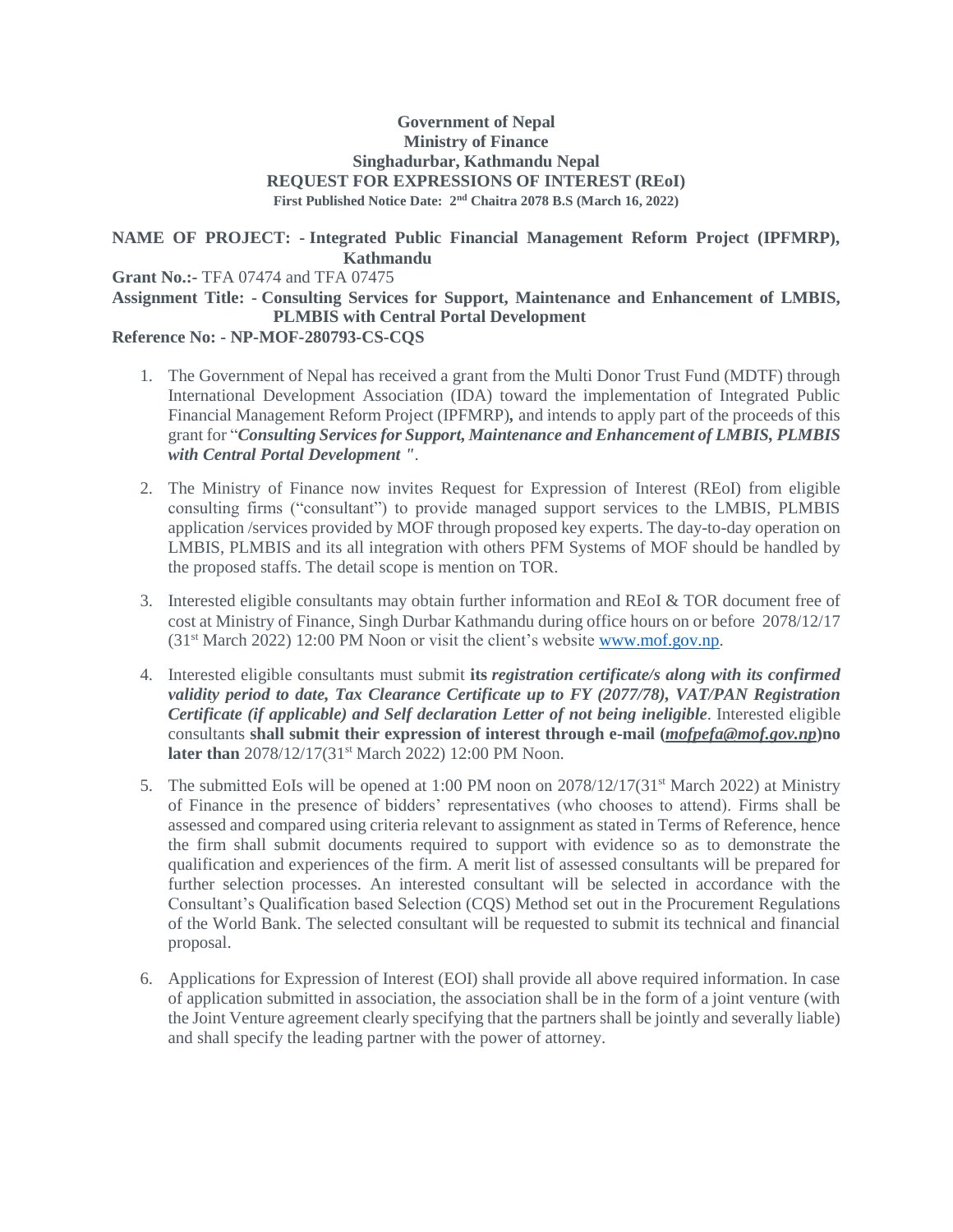- 7. REoI will be assessed based on Qualification and Experience of Key expert 64%, Experience and Capacity 36% of consulting firm. Based on evaluation of REoI, only shortlisted firms will be invited to submit technical and financial proposal through a request for proposal.
- 8. Minimum score to pass the REoI is 70.
- 9. Ministry of Finance reserves the right to accept or reject the REoIs without assigning any reason whatsoever.
- 10. In case the last date of obtaining and submission of the EOI documents happens to be a holiday, the next working day will be deemed as the due date but the time will be the same as stipulated.
- 11. The address referred to above is as follows:

**Project Implementation Unit (PIU) IPFMRP Project, Ministry of Finance Singhdurbar, Kathmandu Tel:+977-014211302 E-mail:-mofpefa@mof.gov.np**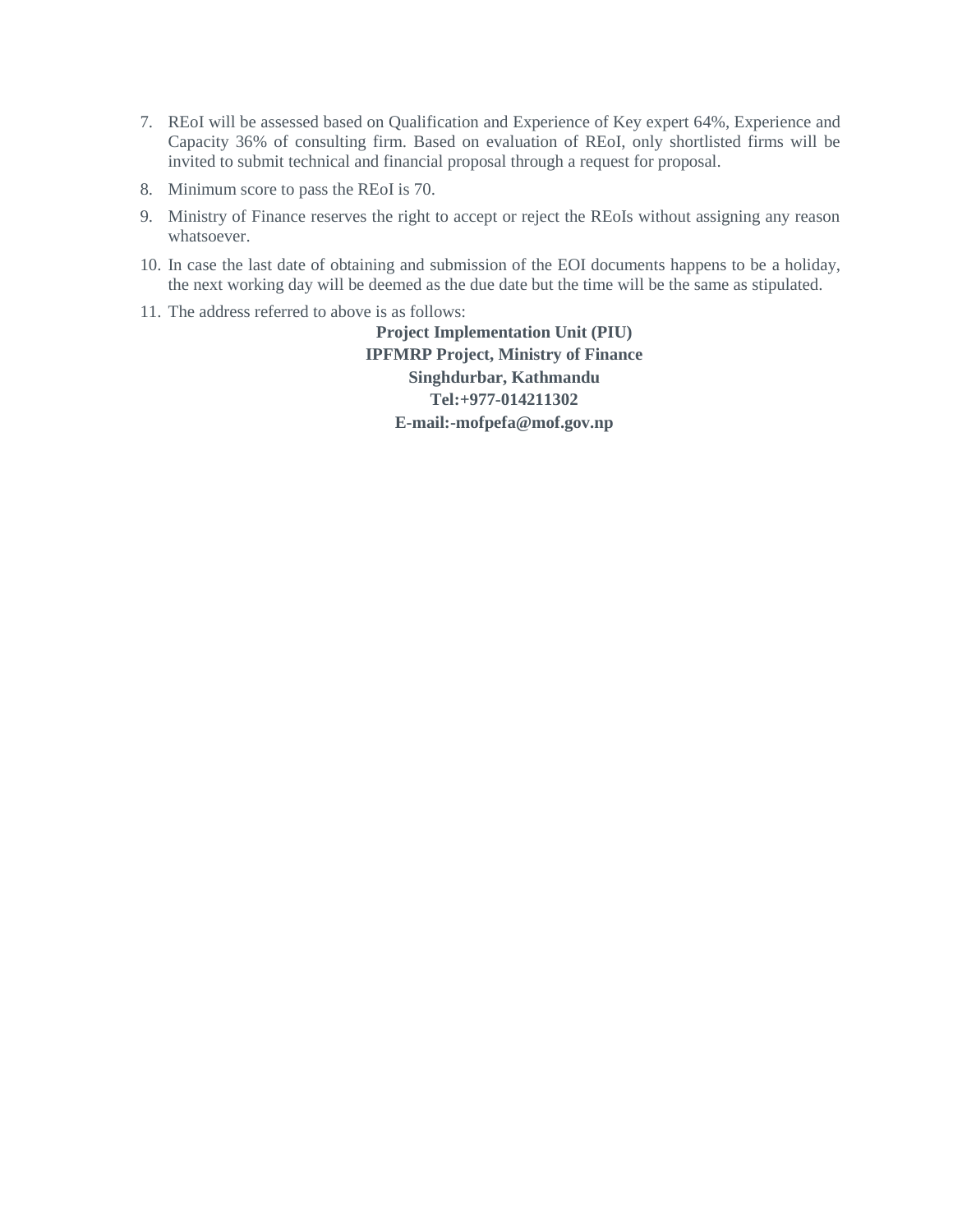# **Ministry of Finance Singhadurbar, Kathmandu**

## **Terms of Reference Support, Maintenance and Enhancement of LMBIS, PLMBIS with Central Portal Development**

## **1. Introduction**

The Government of Nepal (GON) has been achieving progress in different stages of Public Financial Management (PFM) reforms. The Government remains highly committed to improve PFM capabilities in all the three levels of Governments- Federal, State, and Local. PFM Systems deployment has become even more challenging in implementing Fiscal Federalismin all three levels of Governments. After the Local Level, House of Representative and State Assembly Elections in 2017, seven State Governments and 753 Local Governments were formed. Also, organizing the existing PFM systems to comply with the Government's Unified Economic Codes & Classification or Charts of Accounts (COAs), 2017 is new challenge. The PFM Systems must also support 'National Natural Resources and Fiscal Commission' and incorporate fiscal transfer provisions and reporting of income and expenditures of Local and State Governments to the Ministry of Finance as per 'Intergovernmental Fiscal Arrangement Act, 2017'.

The Public Financial Management reforms of Nepal can benefit from Information Technology (IT) interventions. IT can be harnessed for transformation of the PFM capabilities of Nepal enabling better information, systems and policies contributing to reduce fiduciary risks, and improve fiscal discipline, transparency and accountability. However, the challenges of the existing IT based PFM Systems are functional completeness, performance, compatibility, reliability, and redundancy. Also, the systems developed in silos has made data exchange and services integration difficult and challenging in absence of coherent guidelines, principles or metrics that provides a platform for service integration.

Based on the Government roadmap for establishment of IT based National PFM Systems to attain PFM efficiency, and develop immediate solutions to support the Federal, the State and the Local Governments PFM Systems. Nepal Government has developed New LMBIS system for State and Federal Governments.

#### **Background**

The newly developed LMBIS systems (Federal and State) is deployed and running in server since early 2021. The system has connected foreign system in real time.

There requires various support activities, to run the system effectively and efficiently. Also, LMBIS need to be integrate with Sub-National Treasury Regulatory Application (SuTRA) running by FCGO and DOMS software running at PDMO and AMIS running at MOF.

In this rational Ministry of Finance, seeks proposals from competent and authorized Bidders to provide Consulting Services to provide the support with expert engineer and Upgrade and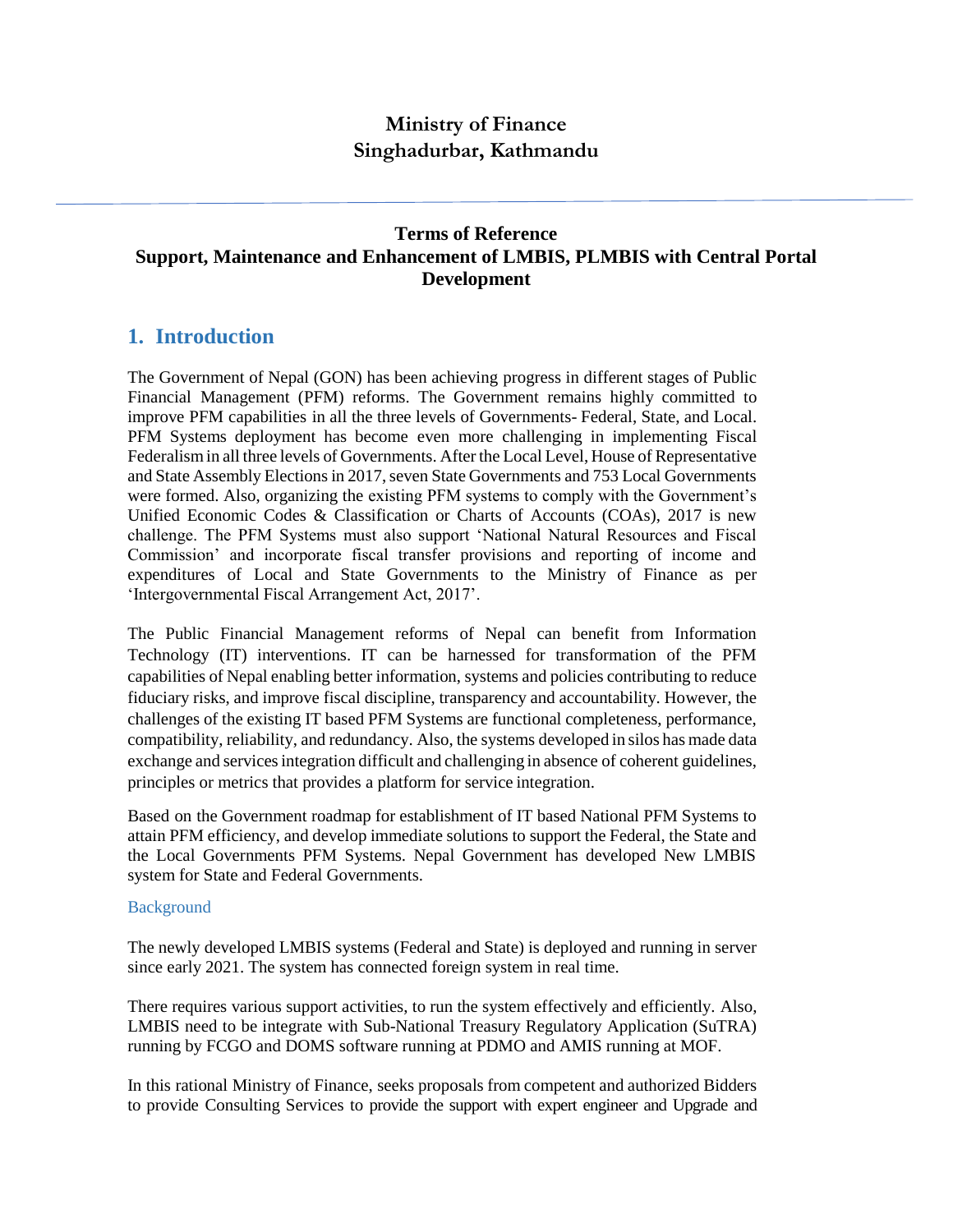enhancement of the maintenance support to LMBIS and portal development.

# **2. Objective**

The objective of this assignment is to consulting service to provide the i. Support and maintenance of LMBIS and PLMBIS and ii.Development of Portal, Training Portal and E-Learning Portal, iii. Providing effective Help Desk Support

# **3. Scope of the Work**

#### **I. Support and maintenance of LMBIS and PLMBIS (upto 6 month)**

- Support in Previous year budget reports
- Multiple year budget Reports.
- Support for Proposed Budget Operation
- Support for revise budget operation.
- Development and Creation of all province Redbook, Budget Speech, Their fiscal transfer, Mid-budget Review, Yearly Budget Review
- Support for all categories of virements (All Virement, Internal Virement, Source change, Commitment Virement, DTCO Virement etc.)
- Support for operation of queues for integration
- Master Data Management on database
- New Report/s requirement collection and forward to maintenance team
- Maintain the current database structure
- Remove bugs and Bug Fixation
- **User Interface:** GUI components must work uniformly in user friendly manner.
- Support by providing training to share knowledge in a regular interval of time.
- Customization of reports within the availability of data; regular general feature updates and enhancements as required.
- Maintenance and customization of related services such update/security fixes/patching of system as required.
- Regular updates of tools and technologies available
- Develop and Published reports on the production server
- Develop Report as per Budget and Programme Division request.
- Develop small enhancement, module development, for enhance the business process of Budget and Programme Divison
- Develop Workflow and report for the Multiyear Project capture, decision made and request date.
- Capture surrender budget and its report
- Support till new fiscal year budget published through LMBIS and New PLMBIS.

### **II. Development of Portal, Training Portal and ELearning Portal**

The service provider will produce training portal and e-Learning package including interactive/user friendly help for each screen on how to use LMBIS.

The Portal will have divided into three category Portal1 (LMBIS, PLMBIS) that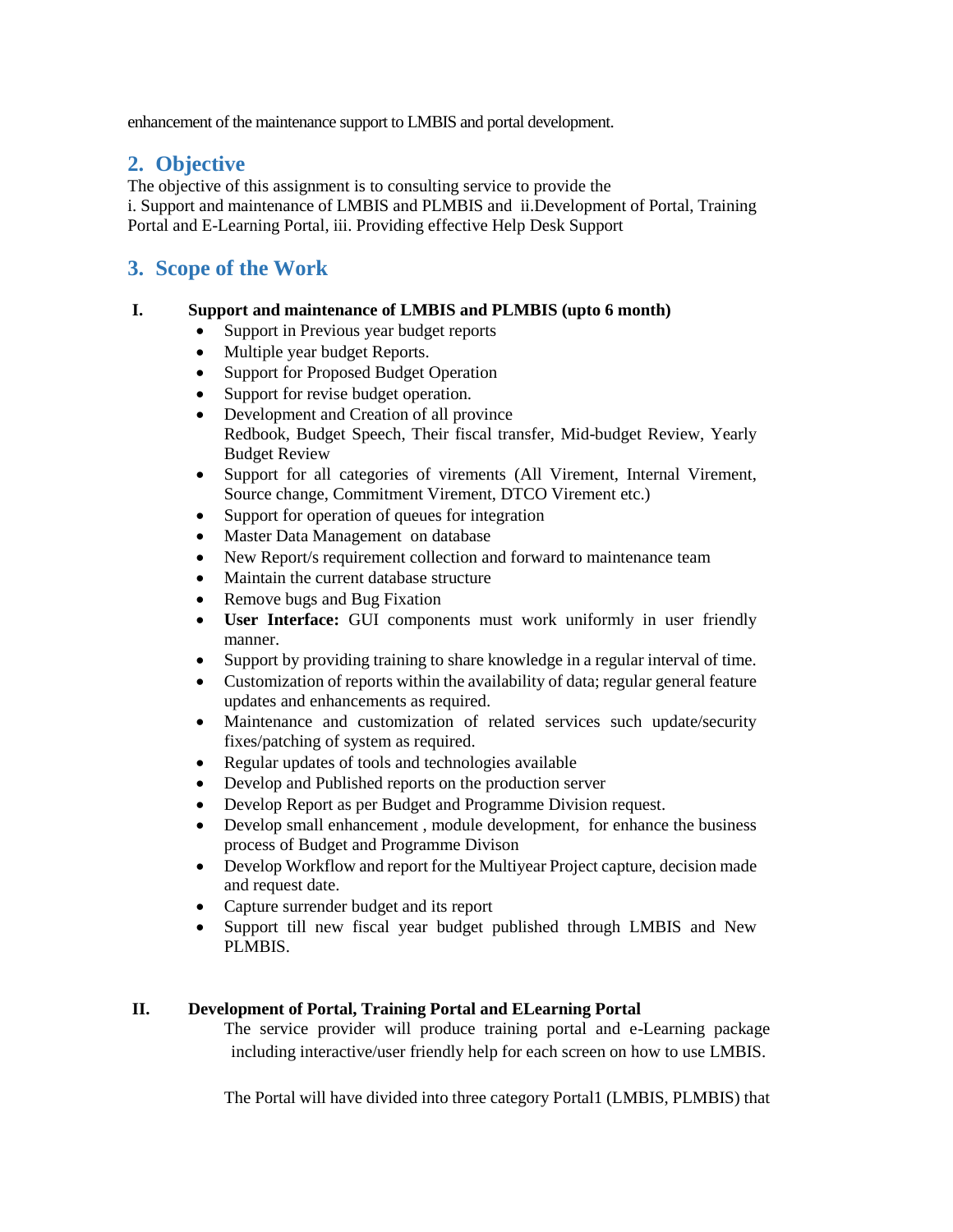hosted on https://www.lmbis.gov.np *,* https://www.plmbis.gov.np, training portal (LMBIS, PLMBIS) that hosted on [https://www.training.lmbis.gov.np,](https://www.training.lmbis.gov.np/) [https://www.training.plmbis.gov.np](https://www.training.plmbis.gov.np/) and eLearning portal (LMBIS, PLMBIS) that hosted on [https://www.elearaning.lmbis.gov.np](https://www.elearaning.lmbis.gov.np/) and [https://www.elearning.plmbis.gov.np](https://www.elearning.plmbis.gov.np/) .

The Portal should include following modules:

### **1.**

# **1.1. Line Ministry Budget Information System (LMBIS) Portal:**

- Admin and assign user can easily able upload related document from Content Management System (CMS)
- The Portal should have a document upload feature to upload documents for News and Events, Notices, Circulars, Publications, Press-release etc.
- User can easily Create/Update/Upload the each and every content from CMS.
- This Modules should be as per below shown design.



- The website should be Bilingual (English & Nepali).
- News, Circulars & Publications should be categorized properly with published date and with provision for auto deactivation where the content will be removed from the portal but should remain within the server and should have the option to view previous or next set information.
- The Portal should have an appropriate header, sidebar with categorization of contents, menu bar, footer, slider, scrolling message, and others as appropriate for building a portal. The scrolling message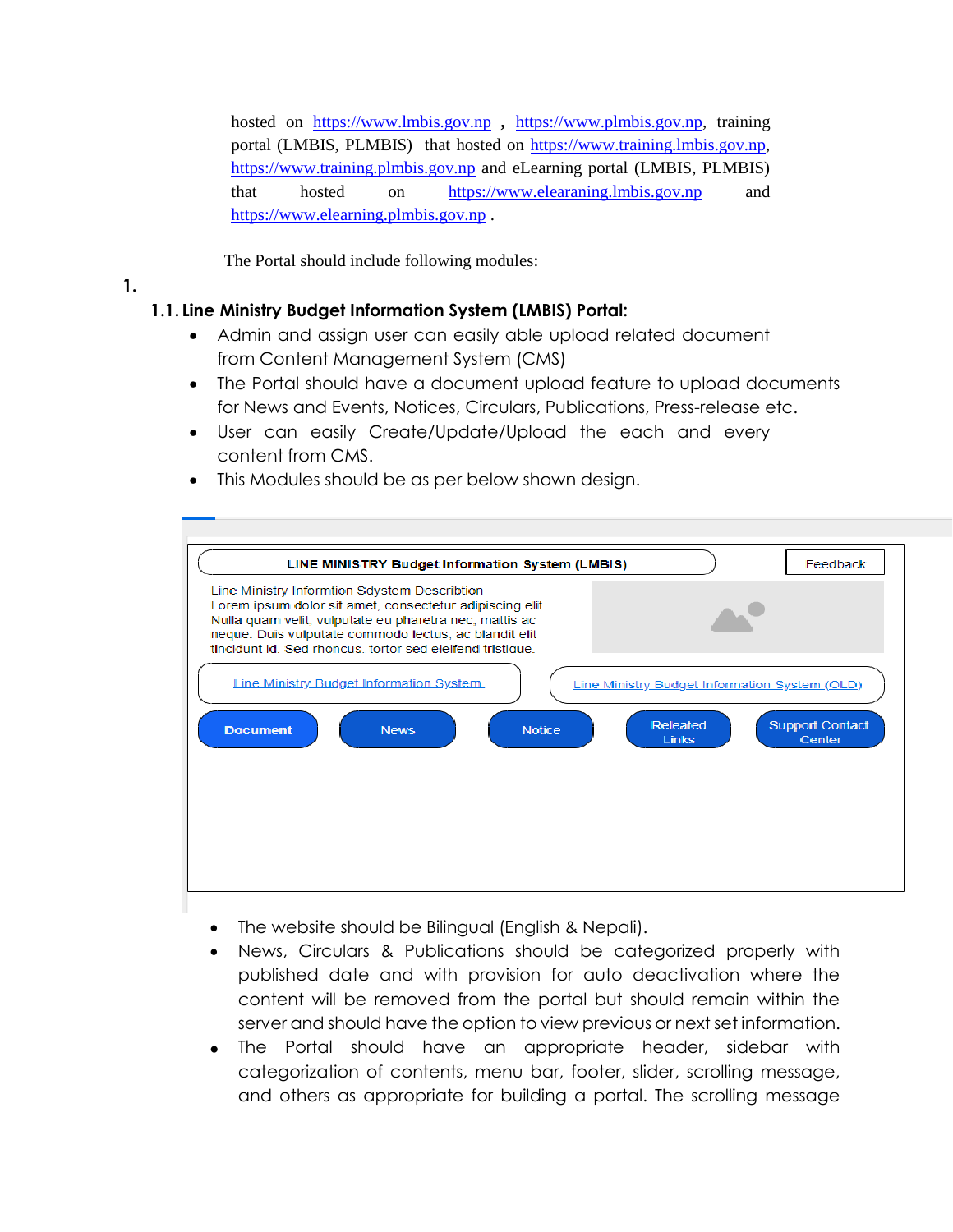should come from different CMS content which are set to be highlighted for a certain duration of time. Beside scrolling the message, there should be a highlights section for most recent and important contents.**'**

- Design Pop-up for notice publish.
- With the help of the Admin Panel, the admin should be able to add/remove any contents and also will be able to place the content on the basis of basic HTML knowledge.
- Different levels of users should be defined with the following privileges. **Admin:**
	- Create Users and provide privileges accordingly
	- Manage all content uploaded to the Portal
	- o **MOF User:**
- Upload and manage content uploaded by the same user.
- Access to upload on the basis of assigned modules only.
- This portal will hosted on [https://www.lmbis.gov.np](https://www.lmbis.gov.np/) and all line ministry of federal government will access this portal for their lmbis access.

### **1.2 Provincial Line Ministry Budget Information System (PLMBIS) Portal:**

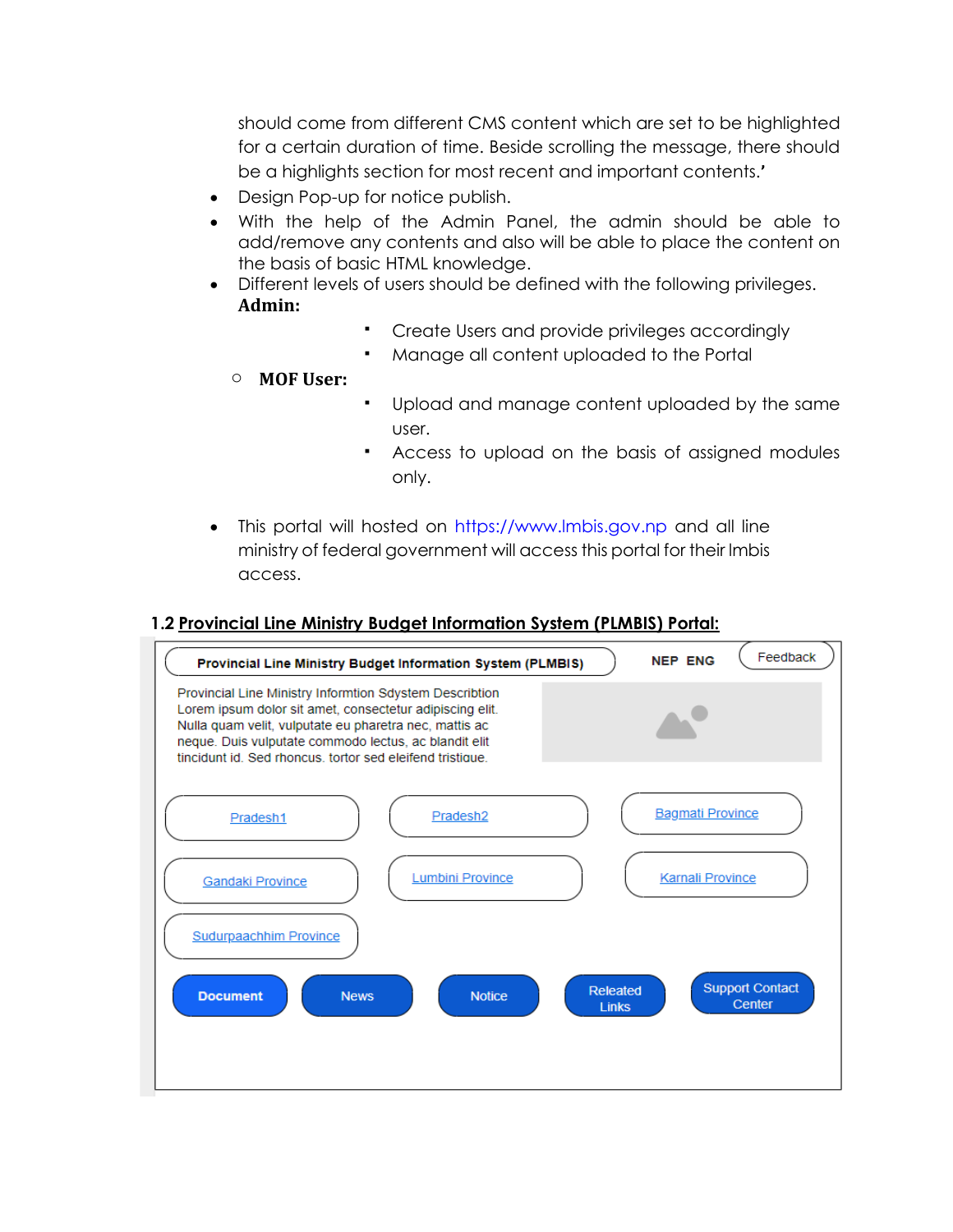When User Click Pradesh1 then: Pradesh1 Provincial Portal Will show as: **Pradesh1 Portal:**



- All Province Portal will design as per above design.
- Database for the lmbis.gov.np portal and plmbis.gov.np portal should be same.
- Pradesh1 to Pradesh7 portal should have separate design and database instance and later on respective provinces manage that system so, user need to be Admin, Province User, and admin can assign user as per module.

### **2. Training Portal (LMBIS, PLMBIS)**

- This Module consist of LMBIS training and plmbis training portal.
- LMBIS training and Plmbis training portal that consists of (All seven province) and on that portal individual training portal of specific provincial line ministry budget information system is stored.
- This Module should have same design as per LMBIS, PLMBIS module.
- Training portal of lmbis, training portal of plmbis database should be same and specific training plmbis of individual province and individuals plmbis production portal database will be same.
- Specific Provincial Training Module (e.g. Province1) database should be same as specific provincial plmbis module.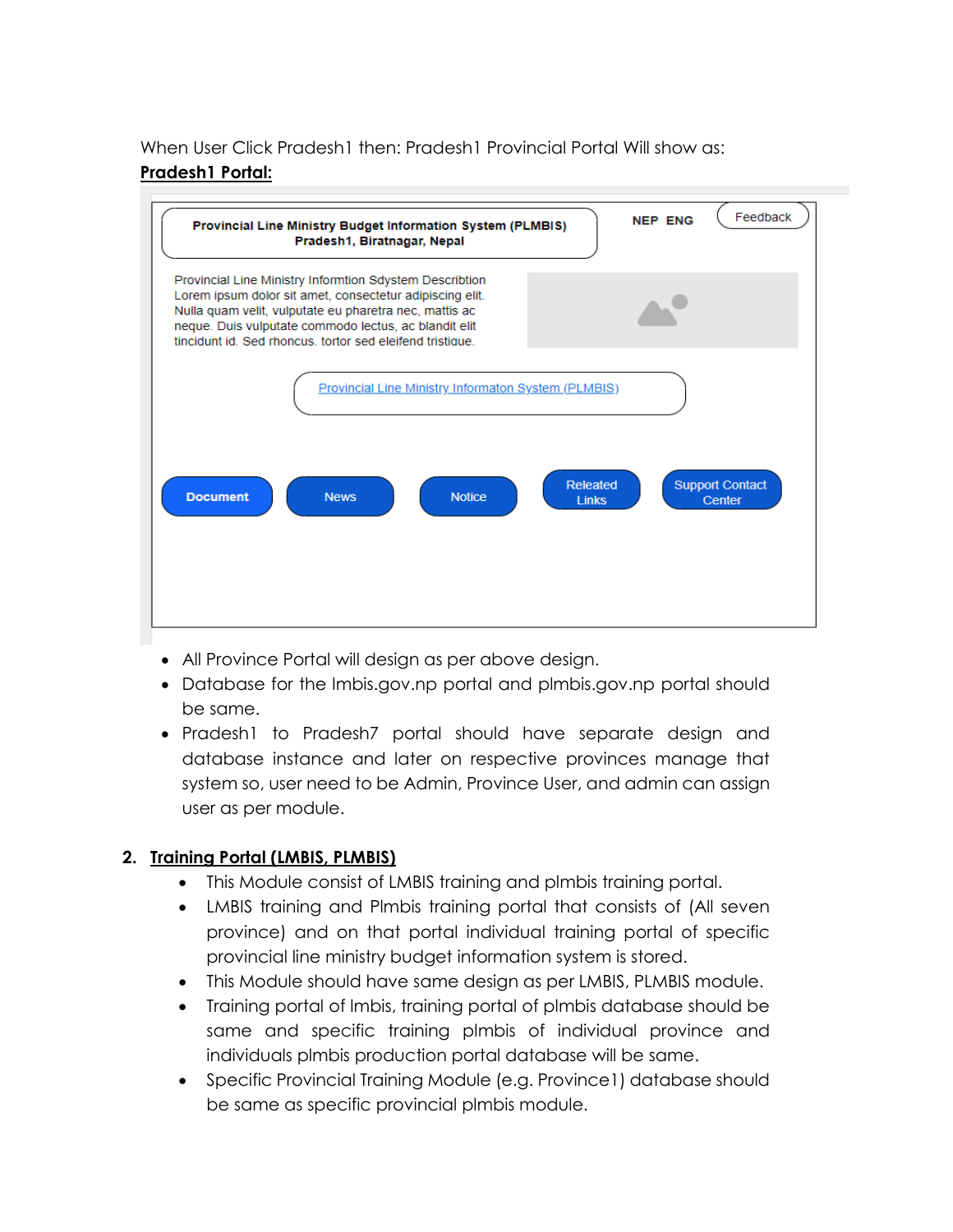- Training portal for federal government training.lmbis.gov.np and for province training.plmbis.gov.np
- Provincial Line Ministry Budget Information System Training Portal hosted in

Training.plmbisgov.np and as:



### **3. ELearning Portal (LMBIS, PLMBIS)**

This module consists of two portal LMBIS and PLMBIS eLearning.

The e-Learning portal should include following modules:

Multiple eLearning platform for Various province and federal government, will be accessed via same window. Once the user selects its own government it will enter the system via the username and password provided to him. System consist of following major features:

1. E-learning: In this session, the user will learn about LMBIS using both audio/visual and text/images. Users should get the option to choose either audio/visual or text/image facilities. (the page design should be in such a waythat text / image option should be targeted for users with low bandwidth). The service provider will be responsible to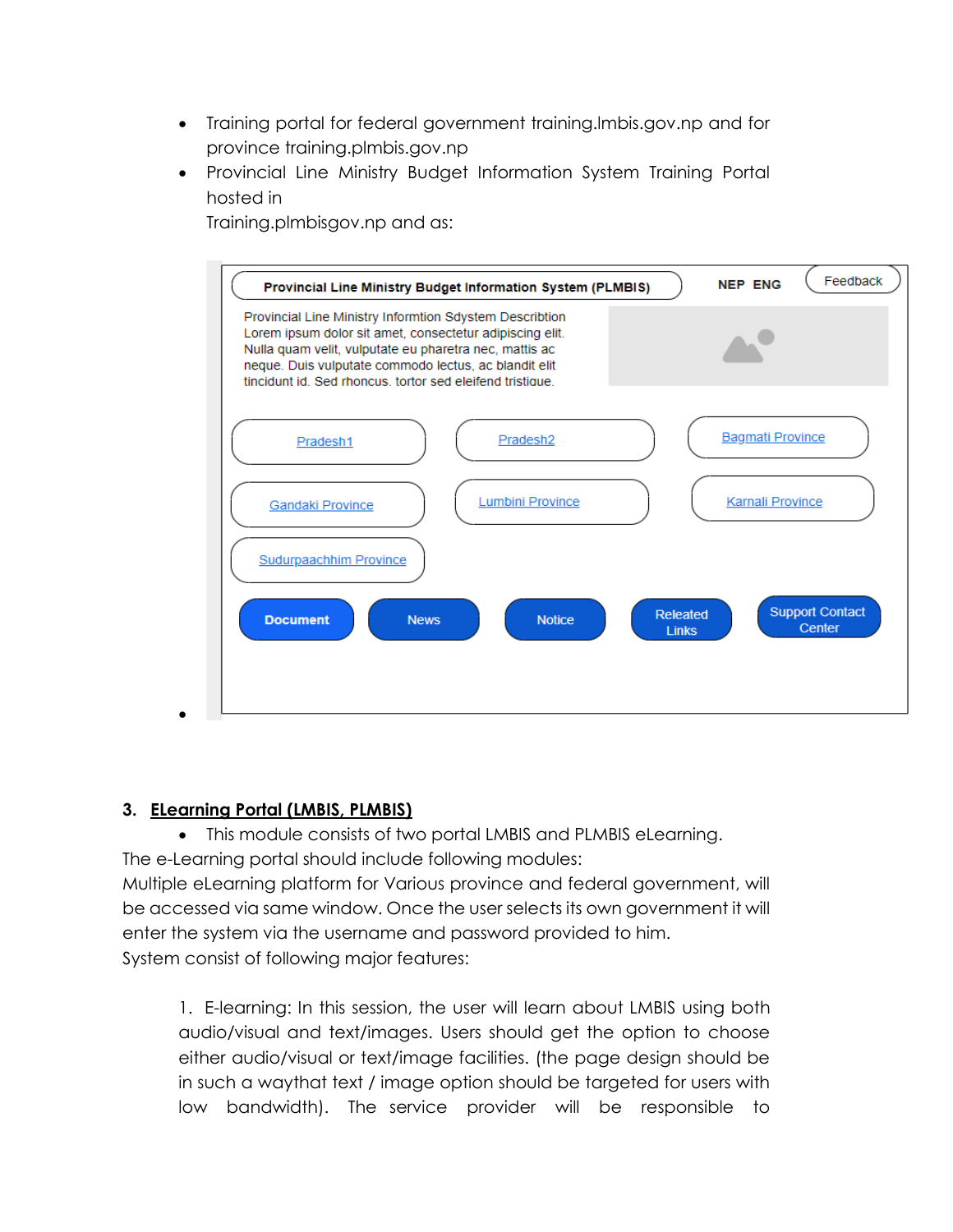create/prepare video, animations, questionnaire and other material for the e-learning portal.

2. **Question/Answer Module:** The system should display a question answermodule after the course is complete and should cover questions from the whole course. The user should be able to save the course after each module and start it from where s/he left off. The question will be objective [single/multiple choice option]. Based on the learning, user will choose the appropriate answer and the system should evaluate the answers and generate mark sheet/report. The minimum pass mark should be 75% andunsuccessful candidates should be allowed to do the Q&A module until s/he passes and a certificate is awarded. The learning session and the Q&A session should be independent/separate. The user familiar with one session should be able to skip the session.

3. **FAQ:** Possible questions should be placed in FAQ section having link withappropriate audio/visual and text/image option.

- 4. Circulars
- 5. Notice Board
- 6. Massaging system

The user should be able to learn any number of sessions per day. Regarding thesessions, there can be 10-12 sessions each one of max 10 minutes.

- 1. Menu and toolbar
- 2. Ceiling entry both National Planning Commission and Ministry
- 3. Coding (Activity entry)
- 4. Security (user creation, role and stages)
- 5. Project information data entry
- 6. Proposed budget data entry it may require 3 sessions for generalbudget head, budget head with economic code 26xxx, donor)
- 7. Project output, procurement plan
- 8. Request new budget code, copy data
- 9. Query, report, forward, backward

The service provider will produce a complete report this project, including the number of users that have used this package and a log of people that have usedthe help desk. The bidder should specify how the help desk will be set up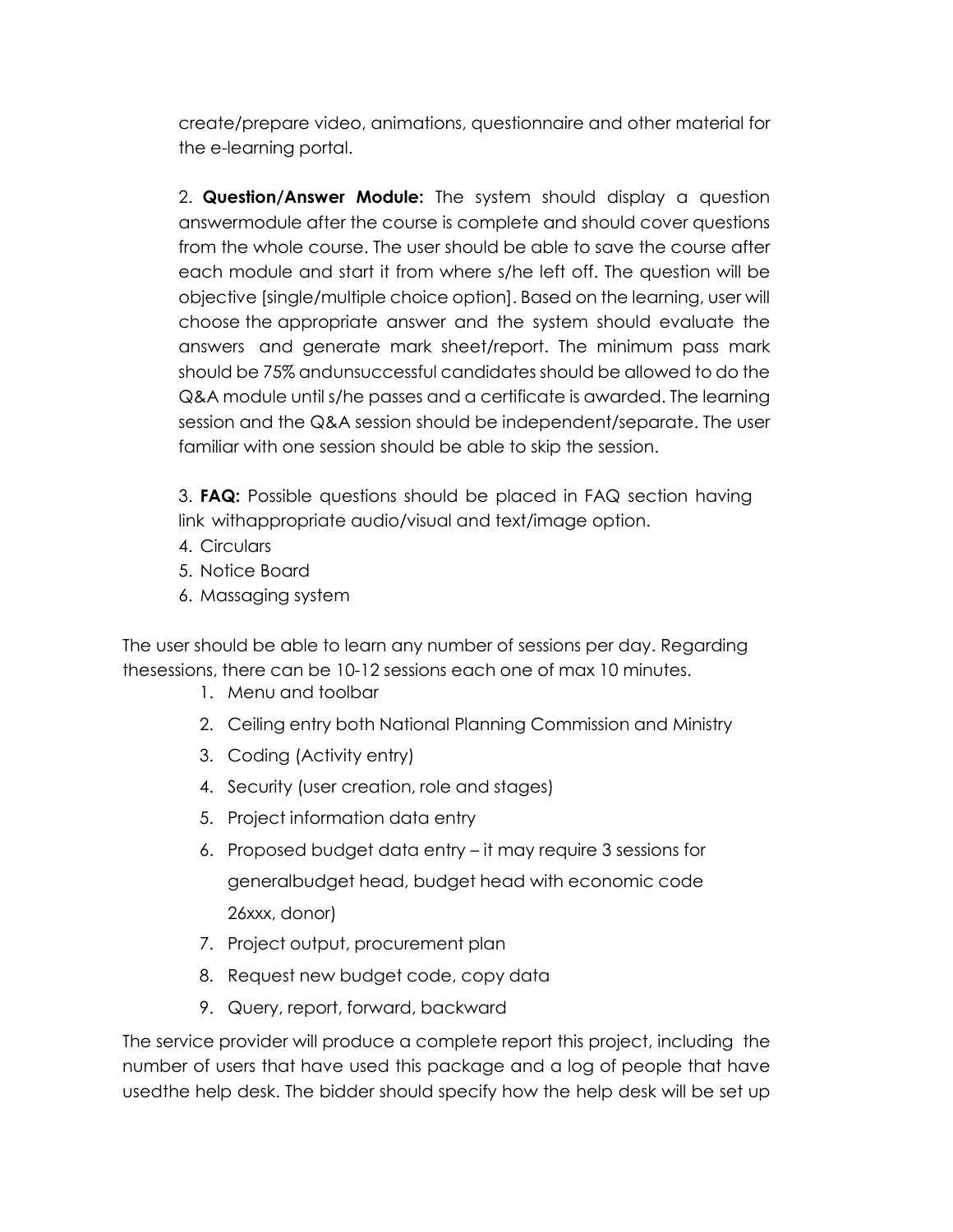and managed in the bid.

The project is expected to start on the day the purchase order is issued by Louis Berger / PFMSP & we expect the e-Learning package to be ready according the deliverables below.

The service provider is expected to conduct meetings with relevant stakeholders in the Ministry of Finance and meet users from each ministry and spending units.

The service provider is expected to work closely with the budget and programme division of Ministry of Finance. The Ministry will provide an orientation on LMBIS to the service provider initially. However, the service provider is expected to have an experienced user of this system to guide the process on a step by step basis and to explain why the steps are being executed.

### **4) Secure Sockets Layer(SSL) wildcard License:**

The service provider should provide the two wildcard secure sockets layer(SSL) license for authentication, encryption and decryption of data sent over the Internet through por. The license on secure sockets layer(SSL) will be provided by the bidder for three years for

(a) [https://www.lmbis.gov.np,](https://www.lmbis.gov.np/) [https://training.lmbis.gov.np](https://training.lmbis.gov.np/) https://elearning.lmbisgov.np (b) [https://www.plmbis.gov.np](https://www.plmbis.gov.np/) [https://training.plmbis.gov.np](https://training.plmbis.gov.np/) [https://p1.plmbis.gov.np](https://p1.plmbis.gov.np/) [https://p2.plmbis.gov.np](https://p2.plmbis.gov.np/) [https://www.bagmati.plmbis.gov.np](https://www.bagmati.plmbis.gov.np/) [https://www.gandaki.plmbis.gov.np](https://www.gandaki.plmbis.gov.np/) https://www.lumbini.plmbis.gov.np [https://www.sudurpachhim.plmbis.govnp](https://www.sudurpachhim.plmbis.govnp/) [https://karnali.plmbis.gov.np](https://karnali.plmbis.gov.np/) [https://elearning.plmbis.gov.np](https://elearning.plmbis.gov.np/)

### **III. Helpdesk Support**

The scope of the assignment of the helpdesk support are:

Helpdesk Officers are to maintain a courteous and professional manner at all times when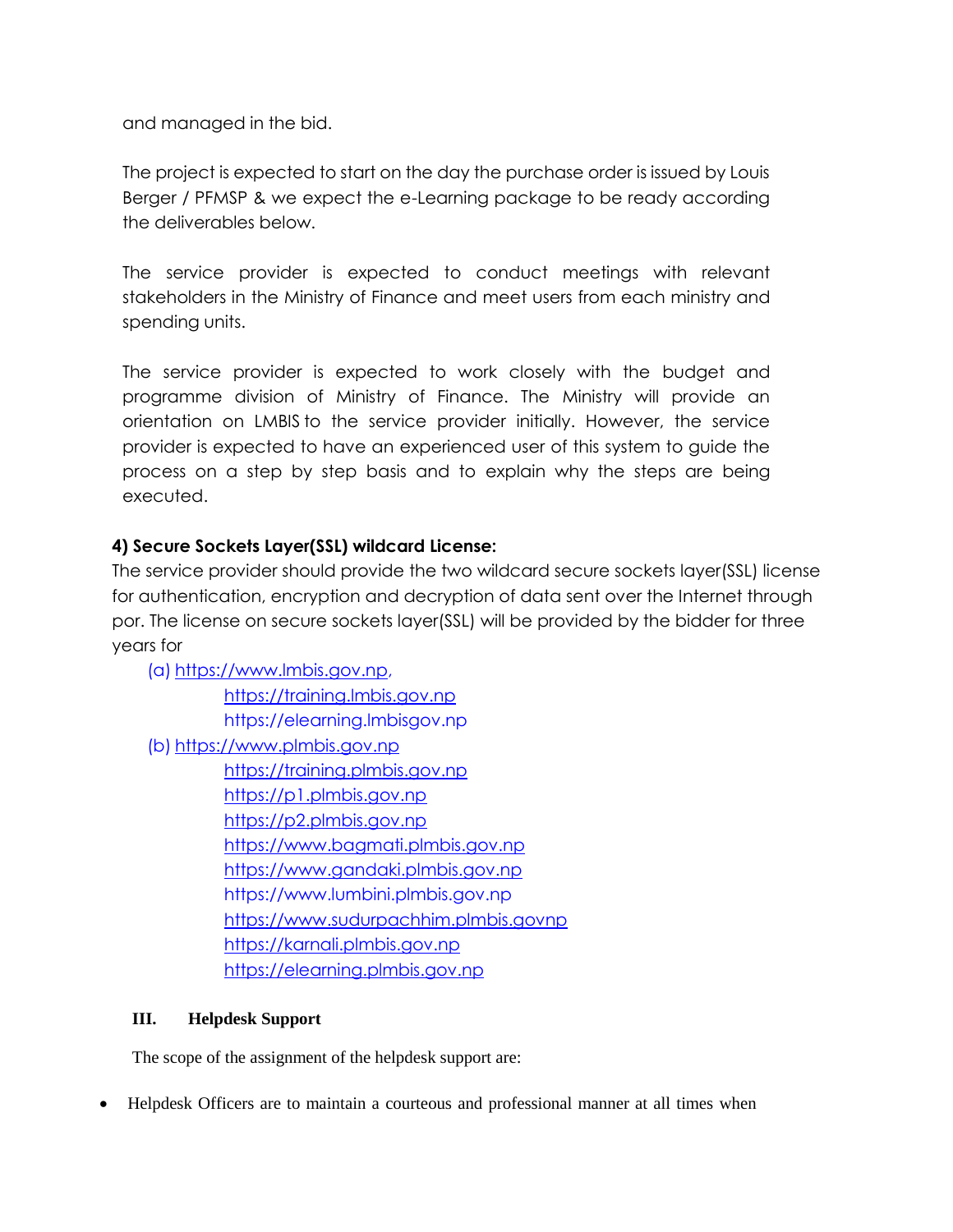interacting with the end-users. Calls are to be answered with a consistent standard greeting, and the they will identify themselves to the caller.

- Helpdesk Officers are to strive for first call resolution. They are to use remote control when necessary and always requesting permission prior to taking control of a user's machine.
- Helpdesk Officers are to enter a ticket for each caller, even in the event of a major outage.
- Helpdesk Officers are not to just tell the caller we are aware of the problem but they need to register the issues. If an issues requires escalation, the Helpdesk Officer is to maintain ownership of the problem and escalation process.
- Helpdesk Officers are to advise the caller that the problem is being escalated to a specialist. Callers are to be advised that they will be contacted soon after resolution of issue.
- When entering or updating the issues, the Helpdesk officer is to describe the problem accurately and include all the detail. Generalizations such as "Open" "Closed" or "Fixed" are not sufficient to communicate worthwhile information. Helpdesk Officers are to remember to update issues so that when users call the Helpdesk for status updates, anyone taking the call can provide meaningful information.

# **4. Duration and Commencement of Contract**

The duration of the contract will be for 3.5 months from the date of contract signing. The contract may be extended depending upon need and satisfactory performance of the offeror.

# **5. Duration Technology Platform:**

(a) Front end and Application Layer: PHP/Java/Dot Net or Equivalent

Firm can able to develop the portal with any language that mentioned above.

- (b) Backend Database: Oracle/MySQL/MSSQL or Equivalent
- (c) OS: Windows/Linux or Equivalent
- (d) Web Hosting: Apache/IIS/Tomcat or Equivalent

All the networking, security and others features that need successfully run the system can be provided by MOF. But firm need to developed and deployed as server specified by MOF later on with mutual understanding.

# **6. Required Qualification and experience of service provider**

The consulting firm should have the following qualifications and experience to carry out thework.

### **Experience of the consulting firm**

### **General experience:**

- Registration of the consulting firm/ and Tax Clearance need to submit
- Value Added Tax VAT /PAN Registration need to submit
- The Consulting Firm should be minimum experience in design and development of software solution with minimum 10 years.
- Special Experience as advantage: ISO Certificated Firms should provide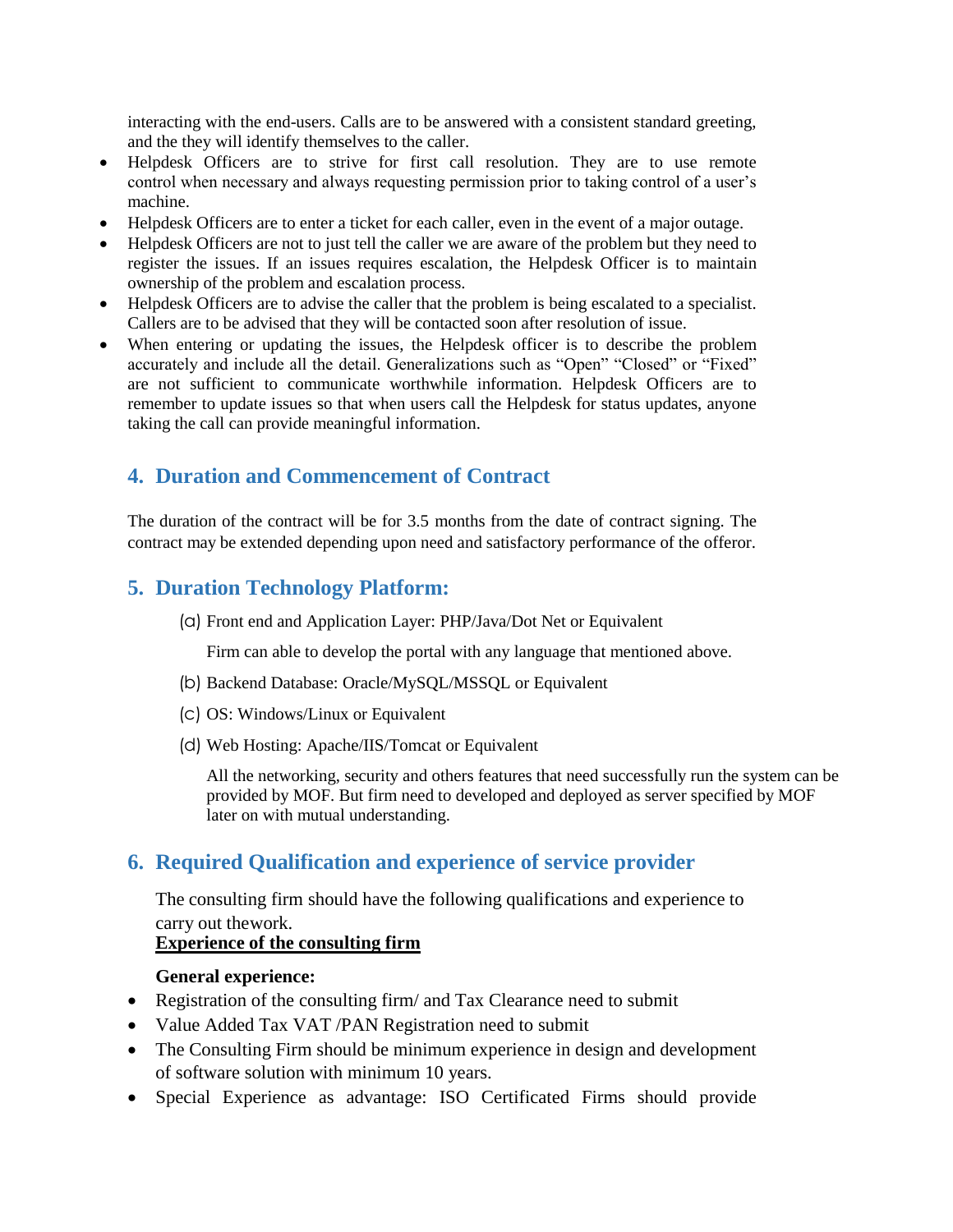preference.

- The Firm should have successfully completed at least four similar government projects (size and complexity) and experience on budgetary system development firm will provide preference.
- Average annual turnover of last three year of the Firm should at least 50 lakh only or more.

| S.             | Category                            | No. of           | <b>Minimum Qualification, Experiences and</b>                                                                                                                                                                                                                                                                                                                                                           |
|----------------|-------------------------------------|------------------|---------------------------------------------------------------------------------------------------------------------------------------------------------------------------------------------------------------------------------------------------------------------------------------------------------------------------------------------------------------------------------------------------------|
| N.             |                                     | <b>Resources</b> | <b>Exposures</b>                                                                                                                                                                                                                                                                                                                                                                                        |
| 1              | Project Manager (Team<br>Leader)    |                  | • Master degree in IT/Project Management related<br>degree with 5+ years of experience on enterprise<br>scale software project<br>• Good communication and interpersonal skills<br>• Fluency in written and spoken English<br>• Experience as a team lead in at least 1 or more<br>enterprise scale software projects for government<br>clients on Budget related software will provided<br>preference. |
| $\overline{2}$ | <b>System Analyst</b>               | $\mathbf{1}$     | · Bachelors' in IT with 5+ of experience on<br>enterprise scale software development<br>· Good communication and interpersonal skills<br>• Experience as a System analyst in at least 1<br>enterprise scale software projects for government<br>clients on Budget related software will provided<br>preference.                                                                                         |
| 3              | Senior Software/Web<br>Developer    | 3                | • Bachelors' in IT with 3+ of experience on<br>enterprise scale software development<br>• Good communication and interpersonal skills.<br>· Experience as a software web in at least 1<br>enterprise scale software projects for government<br>clients on Budget related software will provided<br>preference.                                                                                          |
| 4              | Senior PL/SQL Database<br>Developer | $\overline{2}$   | • Bachelors' in IT with 3+ of experience database<br>design, development and Maintenance<br>on<br>enterprise scale software development<br>• Good communication and interpersonal skills<br>• Experience as a senior database developer in at<br>least 1 enterprise scale software projects for<br>government clients on Budget related software<br>will provided preference.                           |
| 5              | <b>UI/UX</b> Designer               | $\overline{2}$   | • Bachelors' in IT with $2+$ of experience in UI/UX<br>design, development and Maintenance<br>on<br>enterprise scale software development<br>· Good communication and interpersonal skills                                                                                                                                                                                                              |

**a) Human Resource Qualification:**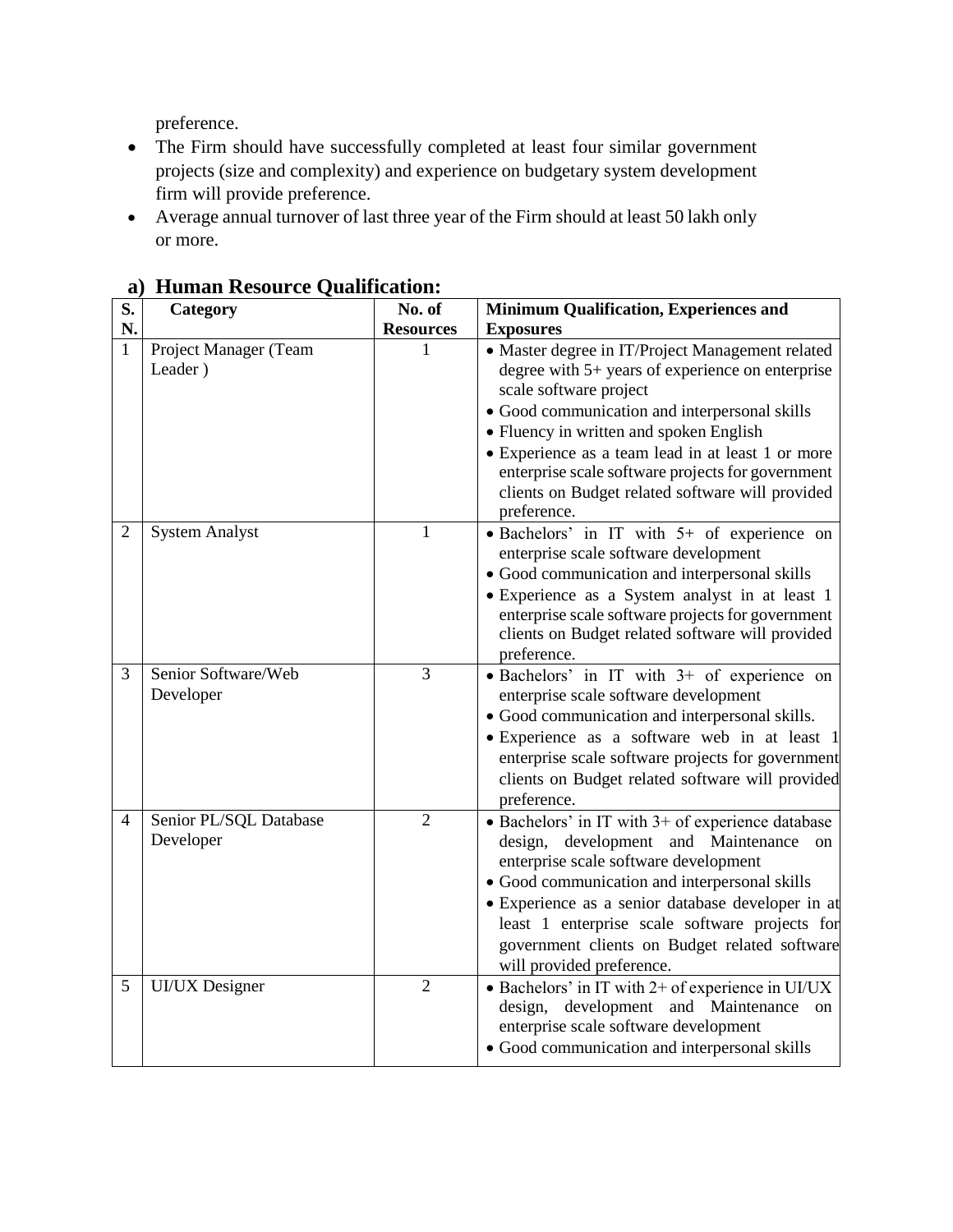| 6 | <b>Quality Assurance</b><br>Analyst                                    | $\mathfrak{D}_{\mathfrak{p}}$ | • Bachelors' in IT with $2+$ of experience in Quality<br>Assurance Analyst, Quality check, various level<br>testing on enterprise scale software<br>οf<br>development<br>• Good communication and interpersonal skills |
|---|------------------------------------------------------------------------|-------------------------------|------------------------------------------------------------------------------------------------------------------------------------------------------------------------------------------------------------------------|
|   | <b>Help Desk Support</b>                                               | 2                             | • Bachelors' in IT with 2 years documentation in<br>software development and development life<br>cycle and help desk support.<br>• Good communication and interpersonal skills                                         |
| 8 | Documentation and<br>Reporting Expert with<br><b>Help Desk Support</b> |                               | • Bachelors' in IT with 2 years documentation in<br>software development and development life<br>cycle and help desk support.<br>• Good communication and interpersonal skills                                         |

Note: The consulting firm shall assign one Key Expert as Team Leader who will be responsible for managing the whole team.

# **7. Key Deliverables**

The assignment will generate outputs of the scope of work identified earlier. Such outputs will be in the form of written reports in hard copy or in softcopy. The following are major key deliverables:

- Monthly Support Report: within the 7th days of next month
- **Inception Report: The** firm shall submit the inception report along with detailed work plan within 15 days from the date of signing of the agreement.
- **Final Support Report:** Final Support report with the 7th days after the end of contract
- **Final deliverable:** Source code, design document Report(ER Diagram, Data Dictionary, Use Case, Sequence Diagram, Complete Running Source Code etc.): earlier 7 days before end of the contract.

## **8. Payment**

The Client shall pay as per monthly for providing service delivery from firm for tasks: (A) Support, Maintenance and Enhancement cost and

(B) Help Desk Support

Along with firm should submitting monthly overall support report, maintenance and enhancement report with approval from Budget and Programme Divison IT Team or from project officials.

### **The consulting firm shall propose the monthly remuneration/salary of the Key Experts.**

Also, client shall pay 40% of the total amount of task (C) Central Portal Development after preparing and submitting the inception report and remaining 60% of the task(C) Central Portal Development completion after submitting and accepting the final deliverable.